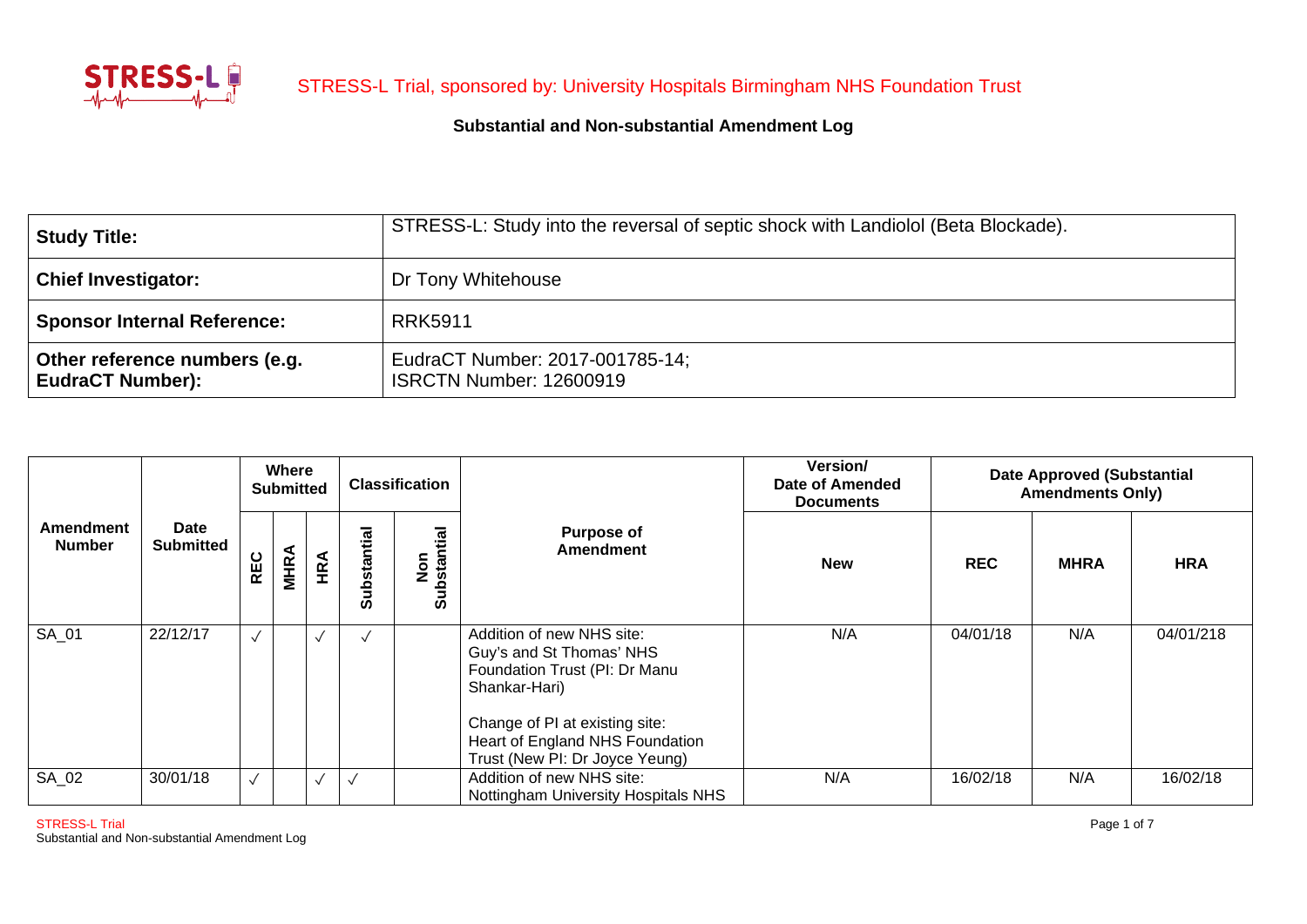

|         |          |              |              |              | Trust (PI: Dr Dan Harvey)<br>Change of PI at existing sites:<br>University College London Hospitals<br><b>NHS Foundation Trust</b><br>(New PI: Dr Niall MacCallum)<br>Royal Victoria Hospital, Belfast Health<br>& Social Care Trust<br>(New PI: Dr Christopher Nutt)                                                                                                                                                                                                                                                                                                                                                                                                                                                                                                                      |     |          |     |          |
|---------|----------|--------------|--------------|--------------|--------------------------------------------------------------------------------------------------------------------------------------------------------------------------------------------------------------------------------------------------------------------------------------------------------------------------------------------------------------------------------------------------------------------------------------------------------------------------------------------------------------------------------------------------------------------------------------------------------------------------------------------------------------------------------------------------------------------------------------------------------------------------------------------|-----|----------|-----|----------|
| SA_03   | 19/04/18 | $\sqrt{}$    | $\sqrt{}$    | $\checkmark$ | Addition of new sites:<br><b>Bristol Royal Infirmary, University</b><br><b>Hospitals Bristol NHS Foundation</b><br>Trust<br>King's Mill Hospital Mansfield,<br>Sherwood Forest Hospitals NHS<br><b>Foundation Trust</b><br>Musgrove Park Hospital, Taunton and<br><b>Somerset NHS Foundation Trust</b><br>Queen Alexandra Hospital,<br>Portsmouth Hospitals NHS Trust<br>Royal Liverpool University Hospital<br>Poole Hospital NHS Foundation Trust<br>Royal Devon & Exeter NHS<br><b>Foundation Trust</b><br>Derby Teaching Hospitals NHS<br><b>Foundation Trust</b><br>Southmead Hospital, North Bristol<br><b>NHS Trust</b><br>Sunderland Royal Hospital, City<br><b>Hospitals Sunderland NHS Foundation</b><br>Trust<br>University Hospital Southampton NHS<br><b>Foundation Trust</b> | N/A | 20/04/18 | N/A | 20/04/18 |
| $SA_04$ | 20/06/18 | $\checkmark$ | $\checkmark$ | $\checkmark$ | Addition of new sites:<br>King's College Hospitals NHS                                                                                                                                                                                                                                                                                                                                                                                                                                                                                                                                                                                                                                                                                                                                     | N/A | 22/06/18 | N/A | 22/06/18 |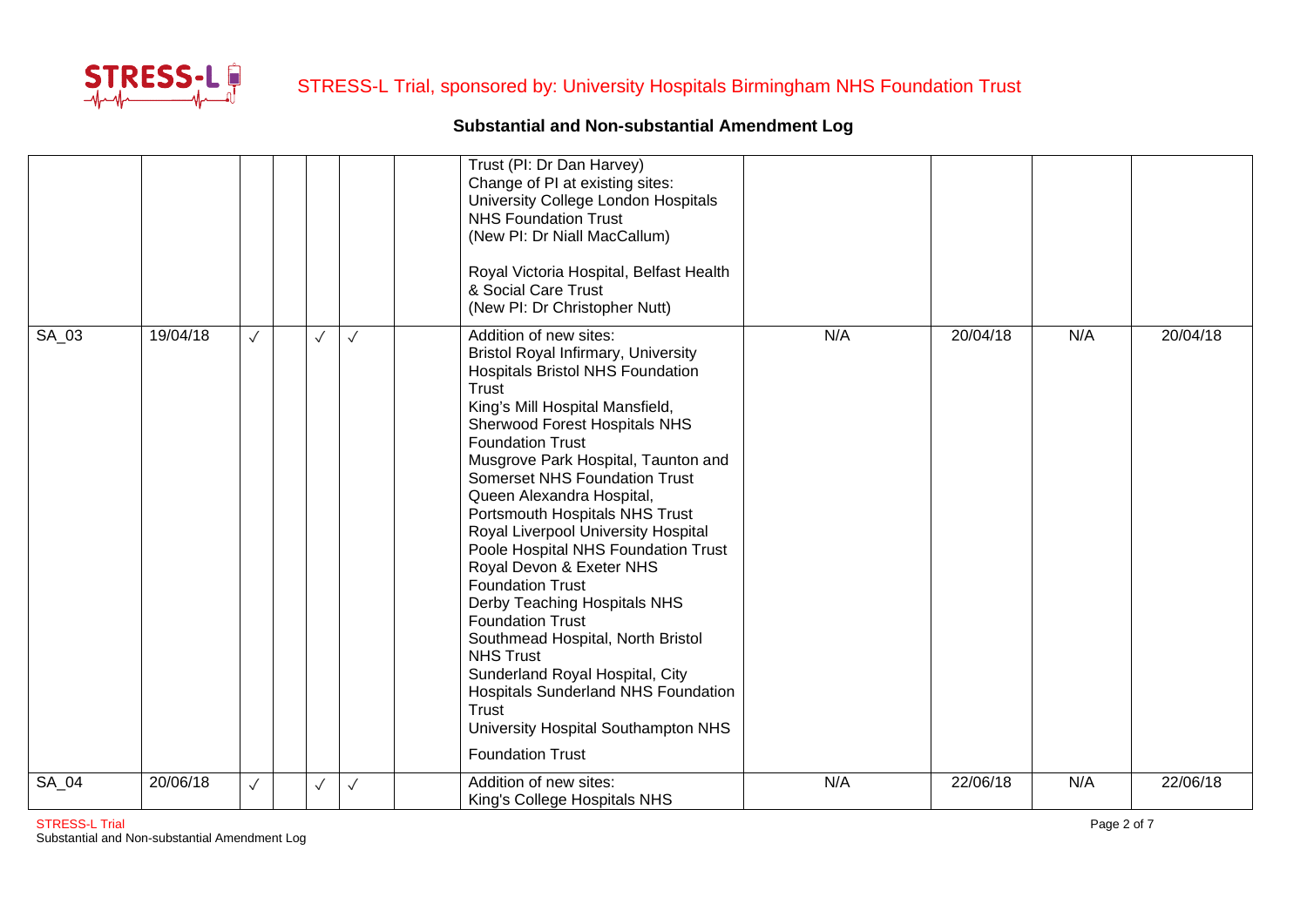

|              |          |              |           |              |              |              | <b>Foundation Trust</b><br>Royal Cornwall Hospitals NHS Trust<br>University Hospitals Plymouth NHS<br>Trust<br><b>Dorset Country Hospital NHS</b><br><b>Foundation Trust</b><br>The Dudley Group NHS Foundation<br><b>Trust</b><br>Royal Free London NHS Foundation<br><b>Trust</b><br>University Hospitals Coventry and<br><b>Warwickshire NHS Trust</b> |                                                                            |            |            |            |
|--------------|----------|--------------|-----------|--------------|--------------|--------------|-----------------------------------------------------------------------------------------------------------------------------------------------------------------------------------------------------------------------------------------------------------------------------------------------------------------------------------------------------------|----------------------------------------------------------------------------|------------|------------|------------|
| SA_05        | 02/08/18 |              | $\sqrt{}$ | $\checkmark$ | $\checkmark$ |              | CSM Germany performing labelling<br>and packaging of IMP instead of Reig<br>Jofre.<br>Future batches to comply with SmPC<br>(in reference to ambient stock)<br>Update to team contact details in<br>protocol.                                                                                                                                             | Protocol v 2.0<br>31 July 2018                                             | 14/08/2018 | 15/08/2018 | 16/08/2018 |
| <b>NSA01</b> | 13/08/18 |              |           | $\checkmark$ |              | $\checkmark$ | Addition of text to participant<br>information sheets to clarify data<br>processes in accordance with GDPR<br>transparency requirements.                                                                                                                                                                                                                  | Patient PIS v2.1 7 June<br>2018<br>Legal Rep PIS v2.17<br><b>June 2018</b> | N/A        | N/A        | 14/08/2018 |
| SA 06        | 18/09/18 | $\checkmark$ |           | $\checkmark$ | $\checkmark$ |              | Addition of new sites:<br><b>Bradford Teaching Hospitals NHS</b><br><b>Foundation Trust</b><br>The Royal Wolverhampton NHS Trust<br>South Warwickshire NHS Foundation<br><b>Trust</b><br>North West Anglia NHS Foundation<br><b>Trust</b><br>Southern Health and Social Care Trust<br>Leeds Teaching Hospitals NHS Trust                                  | N/A                                                                        | 21/09/2018 | N/A        | 21/09/2018 |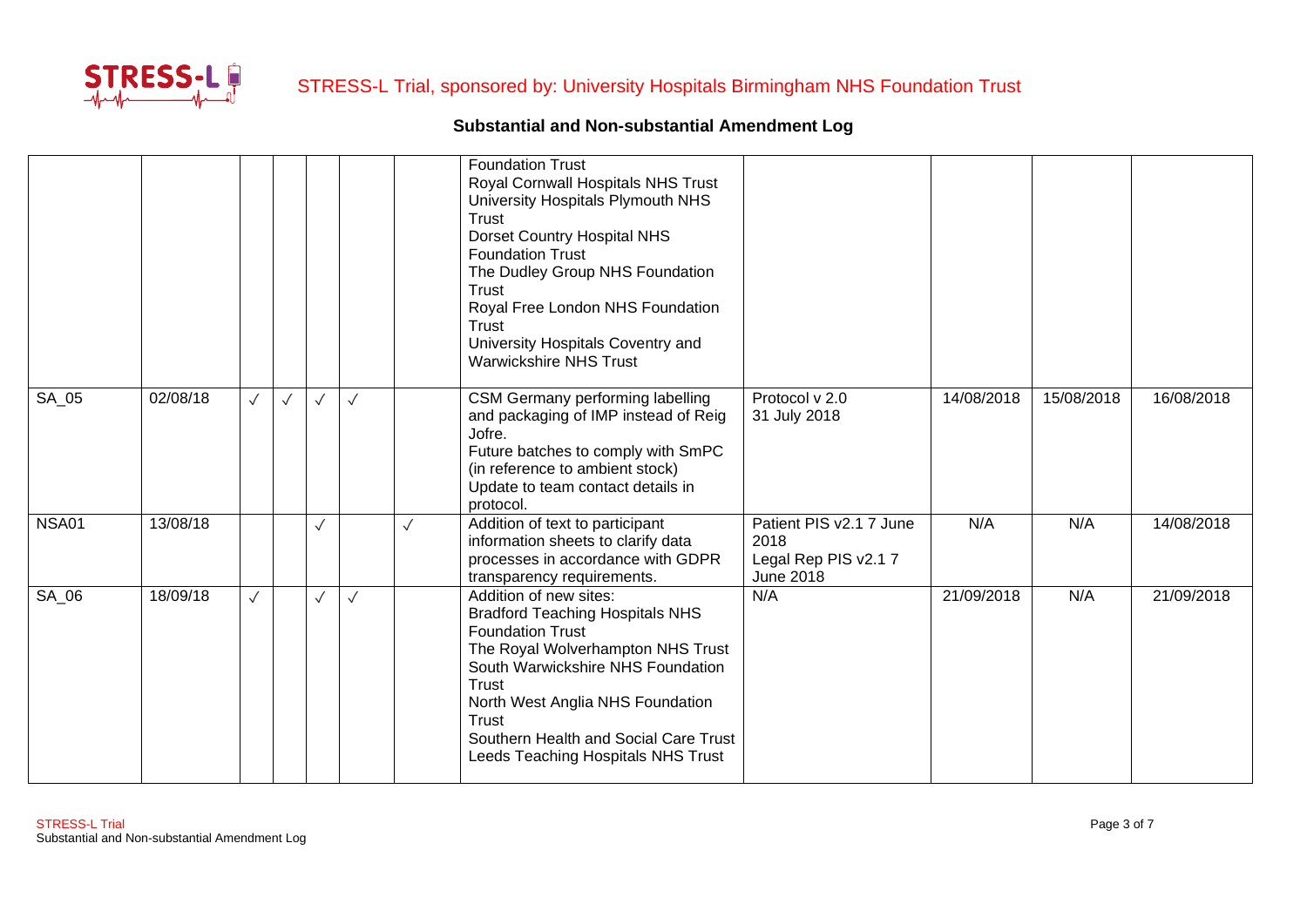

| <b>NSA02</b> | 28/09/18   |           |              | $\sqrt{}$    |              | Correction to version number and date                                    | Patient ICFv2.1 28 Sept      | N/A        | N/A        | 03/10/2018 |
|--------------|------------|-----------|--------------|--------------|--------------|--------------------------------------------------------------------------|------------------------------|------------|------------|------------|
|              |            |           |              |              |              | stated on consent forms in reference                                     | 2018                         |            |            |            |
|              |            |           |              |              |              | to the information sheets which were                                     | Legal Rep ICF v2.1 28        |            |            |            |
|              |            |           |              |              |              | updated previously to comply with                                        | Sept 2018                    |            |            |            |
|              |            |           |              |              |              | GDPR Transparency requirements.                                          |                              |            |            |            |
| SA 07        | 30/11/2018 |           | $\checkmark$ | $\checkmark$ | $\sqrt{}$    | Protocol amendment includes                                              | Protocol v3.0 18 Oct<br>2018 | 18/12/2018 | 20/12/2018 | 21/12/2018 |
|              |            |           |              |              |              | following key changes (see protocol<br>version log for further details): |                              |            |            |            |
|              |            |           |              |              |              | • Update to the exclusion and                                            | PIS v3.0 18 Oct 2018         |            |            |            |
|              |            |           |              |              |              | inclusion criteria to clarify and                                        | Short PIS v3.0 18 Oct        |            |            |            |
|              |            |           |              |              |              | update existing criteria. Includes                                       | 2018                         |            |            |            |
|              |            |           |              |              |              | extension of vasopressor eligibility                                     | Legal Rep PIS v3.0 18        |            |            |            |
|              |            |           |              |              |              | timeframe from $>48$ hours to $>72$                                      | Oct 2018                     |            |            |            |
|              |            |           |              |              |              | hours.                                                                   | Patient ICF v3.0 18 Oct      |            |            |            |
|              |            |           |              |              |              | • Addition of biobank blood sample                                       | 2018                         |            |            |            |
|              |            |           |              |              |              | at EONT.                                                                 | Legal Rep ICS v3.0 18        |            |            |            |
|              |            |           |              |              |              | • Minor additional and clarification                                     | Oct 2018                     |            |            |            |
|              |            |           |              |              |              | wording changes regarding staff                                          |                              |            |            |            |
|              |            |           |              |              |              | changes, new data protection act,                                        | Relatives poster v1.0 29     |            |            |            |
|              |            |           |              |              |              | data collection, consent, safety                                         | Oct 2018                     |            |            |            |
|              |            |           |              |              |              | reporting and DMC meetings.                                              |                              |            |            |            |
|              |            |           |              |              |              | Update to PIS and ICF to include                                         |                              |            |            |            |
|              |            |           |              |              |              | addition of biobank blood sample and                                     |                              |            |            |            |
|              |            |           |              |              |              | samples to be sent to University of                                      |                              |            |            |            |
|              |            |           |              |              |              | Birmingham.                                                              |                              |            |            |            |
|              |            |           |              |              |              |                                                                          |                              |            |            |            |
|              |            |           |              |              |              | New relatives posters to place in ICU                                    |                              |            |            |            |
|              |            |           |              |              |              | relatives waiting rooms.                                                 |                              |            |            |            |
| SA_08        | 06/12/2018 | $\sqrt{}$ |              | $\sqrt{}$    | $\checkmark$ | Addition of new sites:                                                   | N/A                          | 07/12/2018 | N/A        | 07/12/2018 |
|              |            |           |              |              |              | The Newcastle upon Tyne Hospitals                                        |                              |            |            |            |
|              |            |           |              |              |              | <b>NHS Foundation Trust</b>                                              |                              |            |            |            |
|              |            |           |              |              |              | York Teaching Hospital NHS                                               |                              |            |            |            |
|              |            |           |              |              |              |                                                                          |                              |            |            |            |
|              |            |           |              |              |              | <b>Foundation Trust</b>                                                  |                              |            |            |            |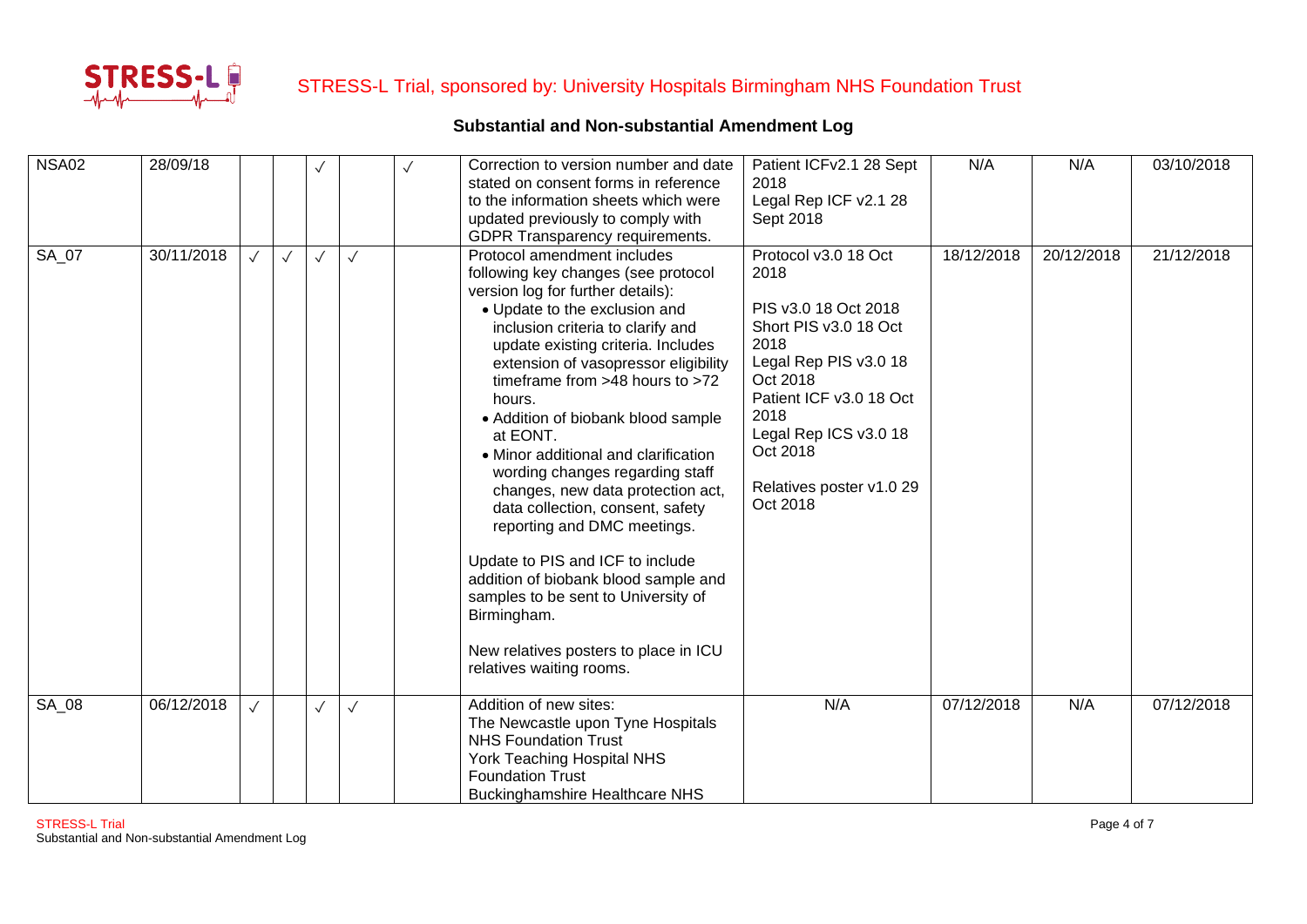

|       |            |              |              |              |              | <b>Trust</b><br><b>Rotherham NHS Foundation Trust</b><br><b>Cambridge University Hospitals NHS</b><br><b>Foundation Trust</b>                                                                                                                                                               |                                             |            |            |            |
|-------|------------|--------------|--------------|--------------|--------------|---------------------------------------------------------------------------------------------------------------------------------------------------------------------------------------------------------------------------------------------------------------------------------------------|---------------------------------------------|------------|------------|------------|
| SA_09 | 18/04/2019 | $\sqrt{}$    |              | $\checkmark$ | $\checkmark$ | Addition of new sites:<br>Northampton General Hospital NHS<br>Trust<br><b>Brighton and Sussex University</b><br><b>Hospitals NHS Trust</b><br>East and North Hertfordshire NHS<br><b>Trust</b>                                                                                              | N/A                                         | 30/04/2019 | N/A        | 30/04/2019 |
| SA_10 | 03/07/2019 | $\checkmark$ | $\checkmark$ | $\checkmark$ | $\checkmark$ | See protocol version log. Changes<br>include updates to eligibility criteria<br>and removal of secondary outcome.                                                                                                                                                                           | Protocol v4.0 2 <sup>nd</sup> April<br>2019 | 29/07/2019 | 25/07/2019 | 05/08/2019 |
| SA_11 | 08/07/2019 | $\sqrt{}$    |              | $\sqrt{}$    | $\checkmark$ | Addition of new sites:<br>Lancashire Teaching Hospitals NHS<br><b>Foundation Trust</b><br>East Lancashire Hospitals NHS Trust<br>Mid Essex Hospital Services NHS<br>Trust<br>NHS Greater Glasgow and Clyde<br>NHS Grampian<br><b>Hull University Teaching Hospitals</b><br><b>NHS Trust</b> | N/A                                         | 12/07/2019 | N/A        | 12/07/2019 |
| SA_12 | 18/09/2019 | $\checkmark$ |              | $\checkmark$ | $\checkmark$ | Addition of new sites:<br>St George's University Hospital NHS<br><b>Foundation Trust</b><br>Cwm Taf University Health Board<br>Removal of an exisiting site:<br>North West Anglia NS Foundation<br>Trust<br>Change of Principal Investigator:<br>Southern Health and Social Care Trust      | N/A                                         | 30/09/2019 | N/A        | 30/09/2019 |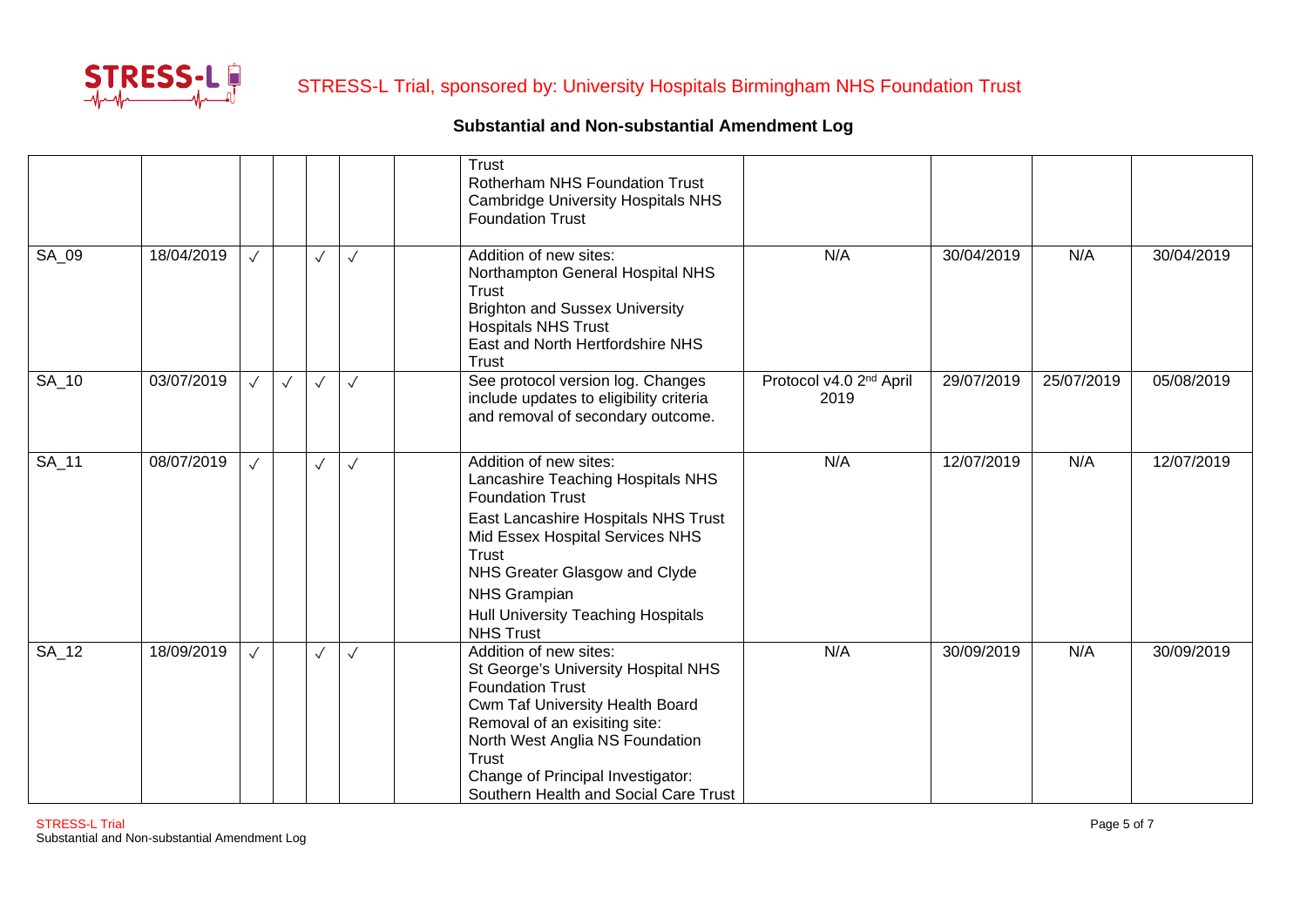

| SA_13         | 20/12/2019 | $\sqrt{}$ |           | $\checkmark$ | $\checkmark$ | Update to website wording and<br>addition of Twitter account                                                                                                                                                                                                                                                                                                                                                                                                                                           | <b>Twitter Guidance</b><br>v1.021Oct2019                                                                                                                             | 17/01/2020 | N/A        | 03/02/2020 |
|---------------|------------|-----------|-----------|--------------|--------------|--------------------------------------------------------------------------------------------------------------------------------------------------------------------------------------------------------------------------------------------------------------------------------------------------------------------------------------------------------------------------------------------------------------------------------------------------------------------------------------------------------|----------------------------------------------------------------------------------------------------------------------------------------------------------------------|------------|------------|------------|
| <b>SA_14</b>  | 04/02/2020 |           | $\sqrt{}$ | $\checkmark$ | $\checkmark$ | See protocol version log. Changes<br>included updates to eligibility criteria.<br>Addition of new site:<br><b>Walsall Healthcare NHS Trust</b><br>Updates to patient and legal<br>representative information sheets                                                                                                                                                                                                                                                                                    | Protocol v5.0 17th<br>December 2019<br>Patient Information<br>Sheet v4.0 24th January<br>2020<br>Legal Representative<br>Information Sheet v4.0<br>24th January 2020 | 15/04/2020 | 26/02/2020 | 10/06/2020 |
| <b>NSA_03</b> | 08/04/2020 |           |           | $\sqrt{}$    |              | Correction to version number and date<br>stated on consent forms in reference<br>to the information sheets which were<br>updated previously in SA_14                                                                                                                                                                                                                                                                                                                                                   | Consent Form V4.0 07th<br>April 2020<br>Legal Rep Consent<br>Form V4.0 07th April<br>2020                                                                            | N/A        | N/A        | 13/05/2020 |
| SA_15         |            |           |           |              |              | Not submitted. Initially thought required to initiate restart and implement COVID-19 related protocol changes but HRA confirmed this was not required.                                                                                                                                                                                                                                                                                                                                                 |                                                                                                                                                                      |            |            |            |
| $SA_16$       | 20/10/2020 | $\sqrt{}$ |           |              |              | Addition of new sites:<br>University Hospitals of Leicester<br><b>NHS Trust</b><br><b>Bolton NHS Foundation Trust</b><br>Royal United Hospitals Bath NHS<br><b>Foundation Trust</b><br>Pennine Acute Hospitals NHS Trust<br>Change of PI at existing site:<br>Northampton General Hospital NHS<br>Trust<br>Information of site closures:<br><b>Buckinghamshire Healthcare NHS</b><br>Trust<br>South Warwickshire NHS Foundation<br>Trust<br>University Hospitals Dorset NHS<br><b>Foundation Trust</b> | N/A                                                                                                                                                                  | 18/11/2020 | N/A        | 18/11/2020 |